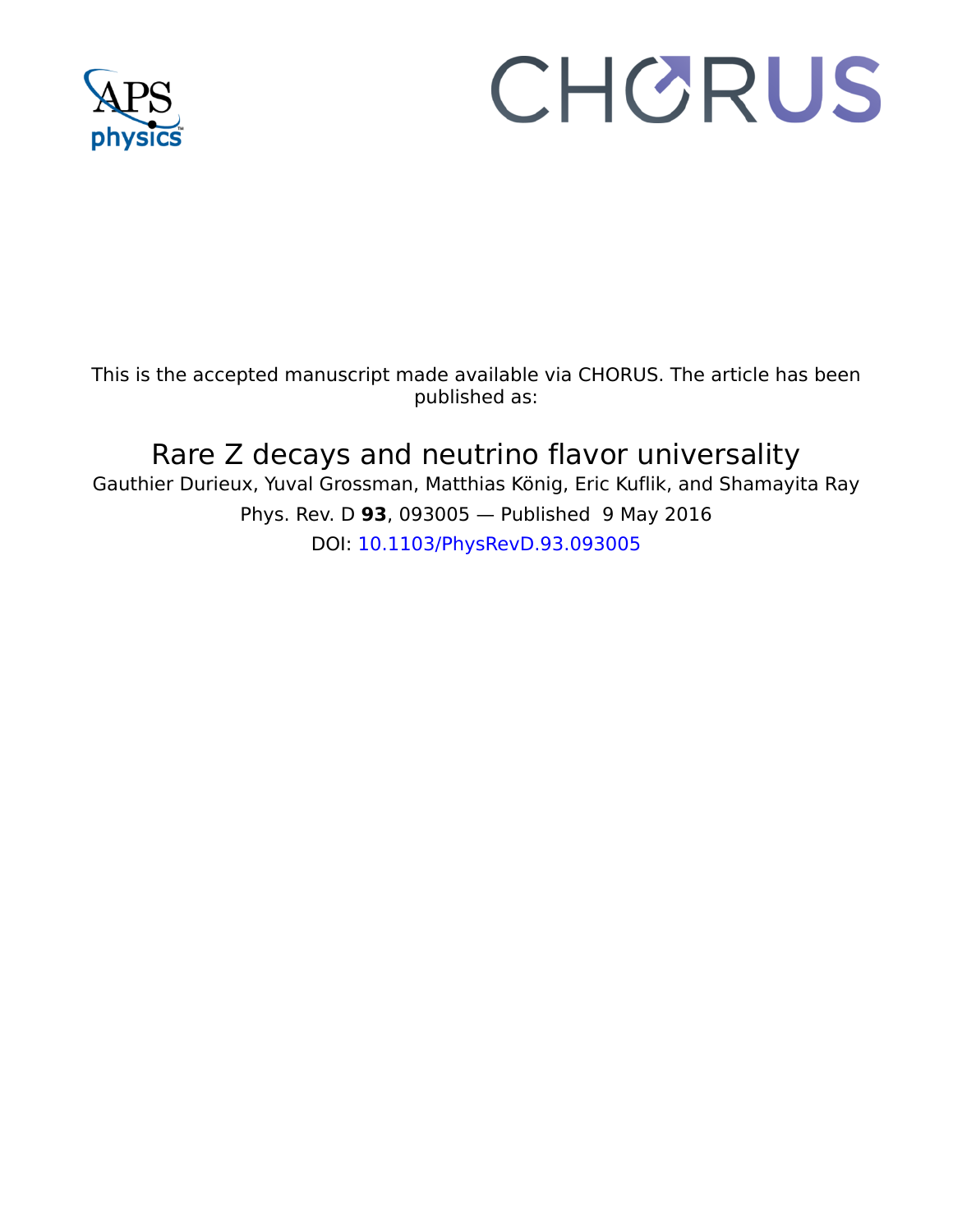# **Rare** *Z* **decays and neutrino flavor universality**

Gauthier Durieux, <sup>1, 2, 3</sup> Yuval Grossman,<sup>2</sup> Matthias König, <sup>4</sup> Eric Kuflik, <sup>2</sup> and Shamayita Ray<sup>2, 5</sup>

<sup>1</sup>*Deutsches Elektronen Synchrotron (DESY), Notkestraße 85, D–22607 Hamburg, Germany*

<sup>2</sup>*Laboratory for Elementary Particle Physics, Cornell University, Ithaca, NY 14853, USA*

<sup>3</sup>*Centre for Cosmology, Particle Physics and Phenomenology,*

*Universit´e catholique de Louvain, B-1348 Louvain-la-Neuve, Belgium* <sup>4</sup>*PRISMA Cluster of Excellence & Mainz Institute for Theoretical Physics,*

*Johannes Gutenberg University, 55099 Mainz, Germany*

<sup>5</sup>*Department of Physics, University of Calcutta, 92 A. P. C. Road, Kolkata 700 009, India*

We study rare four-body decays of the *Z*-boson involving at least one neutrino and one charged lepton. Large destructive interferences make these decays very sensitive to the *Z* couplings to neutrinos. As the identified charged leptons can determine the neutrino flavors, these decays probe the universality of the *Z* couplings to neutrinos. The rare four-body processes could be accurately measured at future lepton colliders, leading to percent level precision.

#### **I. INTRODUCTION**

In the 1990s, the electron-positron colliders working at the *Z* pole, LEP and SLC, provided critical tests of the Standard Model (SM). The precision measurements of many electroweak observables still set strong bounds on physics beyond the SM. Future circular lepton colliders, like the Circular Electron Positron Collider (CEPC) or Future Circular Collider (FCC-ee, formerly TLEP), with anticipated yields of about  $10^{12}$  Z-bosons [\[1](#page-7-0)], could test the SM further by measuring rarer *Z* decays.

In this work, we focus on the four-body  $Z \to jj l\nu_l$ ,  $Z \rightarrow l \, l \nu \nu$ , and  $Z \rightarrow l \, l' \nu_l \nu_l$  decays, where *j* stands for a jet. In the SM, these rather clean decays have branching fractions of order of 10<sup>−</sup><sup>8</sup> . Future colliders could bring the precision on their measurements down to the one percent level. In the first and third channels listed above, the neutrino flavor matches the charged lepton flavor, allowing for identification of the neutrino flavor. Separate sensitivity to the couplings of the *Z*-boson to each flavor of neutrino is therefore obtained.

Instead of relying on a specific new-physics scenario, we adopt a simplified approach and study the dependence of the decay rates on the relevant couplings. This allows for the identification of the important interference effects which lead to sensitivities comparable to, or better than, the ones obtained from other processes. Existing constraints on the flavor universality of the neutrino neutral currents derive from various other sources and are discussed in details below. We stress that each observable depends on a different combination of couplings, and that the complementarity of several observables needs to be exploited for constraining the couplings individually. The *Z* decays we study constitute a fairly direct probe as their dependence on the couplings is often rather simple. For instance, each  $Z \rightarrow jj \, l \nu_l$  decay rate probes directly one single coupling of the *Z* to neutrinos, while two of them enter the  $Z \rightarrow l l' \nu_l \nu_l$  rate.

While our study is done in a model-independent way, it is still relevant to ask how deviations from the SM could be generated. Since the universality of the couplings of

the *Z* to neutrinos is a consequence of gauge symmetry, it rests on rather robust theoretical grounds. To some extent, it is constrained experimentally by the observed universality of the *Z* couplings to charged leptons. Newphysics scenarios featuring mixings of the *Z* or neutrinos to new states could alter the *Z* couplings to neutrinos. The exploration of such models would require dedicated studies that are beyond the scope of the current paper. Thus, the *Z* decays considered here can be thought of in two ways. First, taking into account our theoretical model-building philosophy, these modes could be treated as "SM candles" to be compared with other probes, like those coming from neutrino experiments. On the other hand, we can look at these decays as a probe of unknown physics. We stress that these decays should be measured experimentally, regardless of theoretical prejudices.

Experimental searches for *Z* decays to similar final states have been carried out at LEP  $[2, 3]$  $[2, 3]$  $[2, 3]$ . They focused on specific kinematical regions (with a displaced secondary vertex, or a boosted subsystem) that are populated in the presence of massive sterile neutrinos. A study of the probing power of the FCC-ee on such scenarios has been presented in Ref. [\[4,](#page-7-3) [5\]](#page-7-4).

#### **II. EXISTING BOUNDS**

In this section, we setup the framework for studying neutrino-*Z* couplings and review the existing constraints.

#### <span id="page-1-0"></span>**A. Notations**

For the purpose of showcasing the potential of the rare  $Z \rightarrow jj \, l\nu_l, Z \rightarrow l \, l\nu \nu,$  and  $Z \rightarrow l \, l'\nu_l\nu_{l'}$  decays to measure the *Z*-boson couplings to neutrinos, and to compare to existing experimental constraints, we consider minimal modifications of the SM interactions of the *Z*-boson to neutrinos, rescaling them by a real number,

$$
\mathcal{L}_{Z\nu\nu} = -\sum_{l=e,\mu,\tau} C_{\nu_l} \frac{g}{2\cos\theta_W} \bar{\nu}_l \gamma_\rho P_L \nu_l Z^\rho . \quad (1)
$$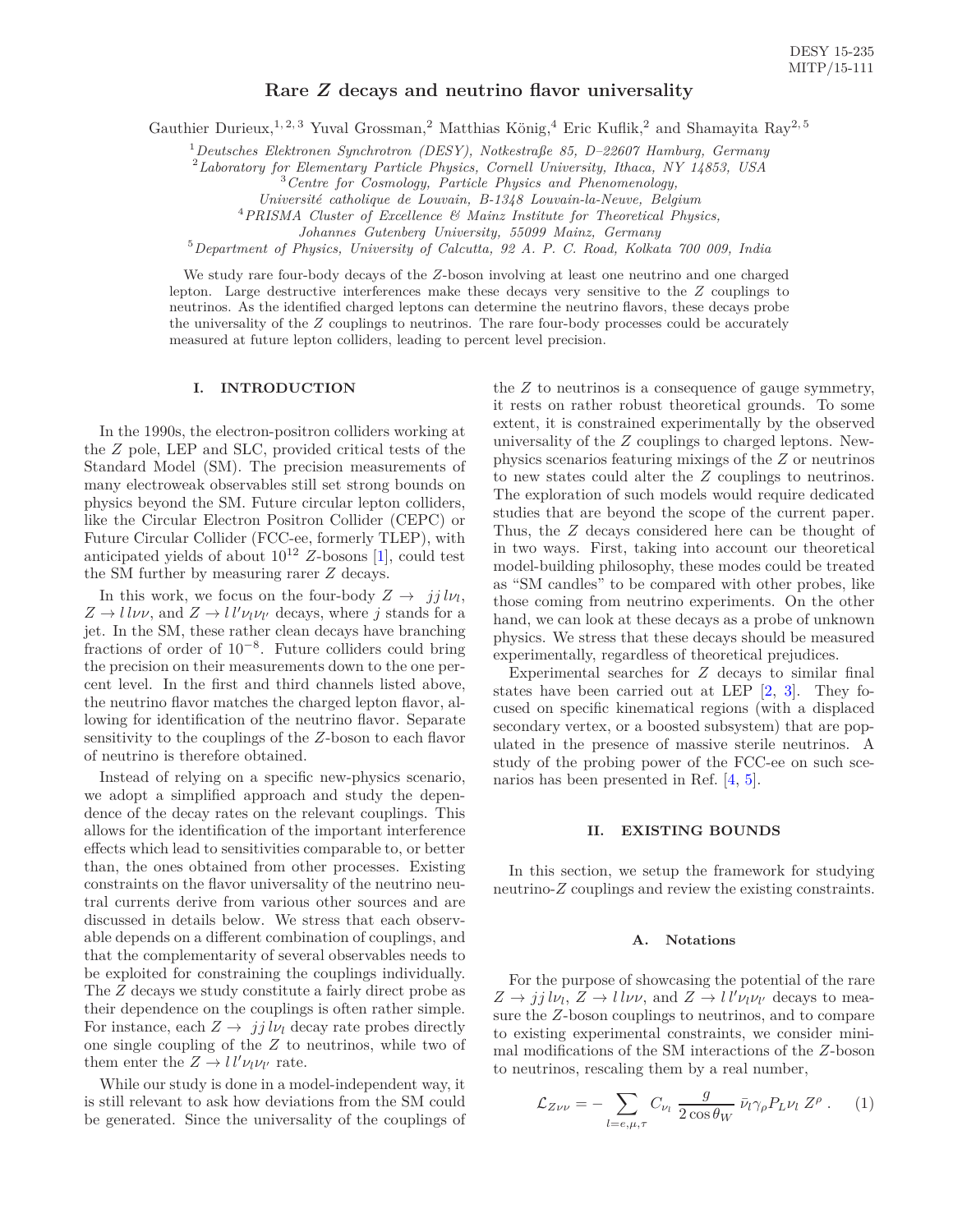The SM is recovered when  $C_{\nu_l} = 1$ . Note that we set the lepton flavor violating off-diagonal couplings to zero, as is the case in the SM. These couplings are highly constrained, for instance, by neutrino oscillations in matter, as will be discussed in [Section II.D.](#page-3-0) The Hermiticity of the Lagrangian allows phases to be present only in the flavor off-diagonal couplings. Only the known left-handed neutrinos are considered. Therefore, the Lagrangian introduces three new parameters:  $C_{\nu_e}$ ,  $C_{\nu_\mu}$ , and  $C_{\nu_\tau}$ .

We next connect our notations to those used in the context of neutrino experiments. Earlier studies of the Non-Standard Interactions (NSIs) of neutrinos in neutrino scattering and neutrino oscillation experiments typically used an effective Lagrangian relevant at energies much below the *Z* mass:

<span id="page-2-0"></span>
$$
\mathcal{L}^{\text{eff}} = \mathcal{L}^{\text{eff}}_{\text{SM}} - \epsilon_{\alpha\beta}^{fM} 2\sqrt{2} G_F \left(\bar{\nu}_{\alpha}\gamma_{\rho} P_L \nu_{\beta}\right) \left(\bar{f}\gamma^{\rho} P_M f\right), (2)
$$

where  $\alpha, \beta = e, \mu, \tau, f = e, u, d$  and  $M = L, R$ . Integrating out the *Z*-boson in  $\mathcal{L}_{SM} + \mathcal{L}_{Z\nu\nu}$ , the correspondence between the parameters of Eq.  $(1)$  and  $(2)$  is

$$
\epsilon_{\alpha\alpha}^{fM} = g_M^f (C_{\nu_\alpha} - 1), \tag{3}
$$

where

<span id="page-2-2"></span>
$$
g_L^{\ell} = -\frac{1}{2} + \sin^2 \theta_w, \qquad g_R^{\ell} = \sin^2 \theta_w, g_L^u = \frac{1}{2} - \frac{2}{3} \sin^2 \theta_w, \qquad g_R^u = -\frac{2}{3} \sin^2 \theta_w, g_L^d = -\frac{1}{2} + \frac{1}{3} \sin^2 \theta_w, \qquad g_R^d = \frac{1}{3} \sin^2 \theta_w.
$$
 (4)

#### **B.** *Z* **pole data**

We now review some of the more stringent bounds on the  $C_{\nu_l}$  couplings. First, the measurement of the total and visible width of the *Z* constrains the number of neutrinos [\[6](#page-7-5)]:

$$
N_{\nu} = 2.984 \pm 0.008. \tag{5}
$$

In the parametrization of Eq.  $(1)$ ,

$$
N_{\nu} = C_{\nu_e}^2 + C_{\nu_\mu}^2 + C_{\nu_\tau}^2,\tag{6}
$$

and the measurement translates into a tight bound on the sum of the squared  $C_{\nu}$ 's. Note that the invisible width of the *Z* does not probe the coupling of each neutrino species separately, and is insensitive of the sign of the couplings.

The  $e^+e^- \rightarrow \gamma \nu \bar{\nu}$  cross-section was also used as a neutrino counting observable, giving  $N_{\nu} = 2.92 \pm 0.05$  [\[7\]](#page-7-6). Off the cross-section peak there is sizable interference between the *s*-channel *Z* and *t*-channel *W* exchange contributions. It produces a linear dependence of the crosssection on  $C_{\nu_e}$ . We estimate the relative difference in cross-sections for  $C_{\nu_e}$  = +1 and  $C_{\nu_e}$  = -1 to be of the order of 10% near the *Z* pole (see [Fig. 1\)](#page-2-1) and conclude 2



<span id="page-2-1"></span>FIG. 1. Cross-section of the  $e^+e^- \rightarrow \gamma \nu \bar{\nu}$  process, as a function of the center-of-mass energy, for  $C_{\nu_e} = +1$  and  $C_{\nu_e} = -1$ . Relative difference between the two distributions obtained with MADGRAPH5 [\[8](#page-7-7)] at leading order for  $E_\gamma > 1$  GeV and  $45^\circ < \theta_\gamma < 135^\circ$ .

that the possibility of a negative  $C_{\nu_e} = -1$  is untenable.

Changes in the way the *Z* couples to neutrinos can also affect the  $Z \to l^+l^-$  partial widths at the one-loop level. Without a gauge invariant framework, one can not derive reliable bounds on the  $C_{\nu}$  couplings. Using naive dimensional analysis, the correction to the  $Z \to l^+l^-$  is expected to be around  $C_{\nu}$  /16 $\pi$ <sup>2</sup>. Given the current experimental precision on the  $Z \to l^+l^-$  rates [\[7](#page-7-6)], the naive expectation is that a bound of  $|C_{\nu_l} - 1| \sim 0.1$  can be obtained within specific models. This is in the same range as other existing bounds discussed in this section. In a specific model, however, and with the future experimental precision, these effects may become important.

#### <span id="page-2-3"></span>**C. Neutrino scattering data**

Neutrino scatting experiments provide strong constraints on neutrino interactions with electrons and quarks of the first generation. They utilize neutrino beams of known flux and flavor. Combined bounds can be found in Refs.  $[9-12]$ , including the measurements of the following processes: (i) Electron-neutrino scattering off electrons,  $\sigma_{\nu_e e \to \nu e}$ , by LSND [\[13](#page-7-10)], (ii) the ratio of neutral-current to charged-current scatterings of electron-neutrino off nucleons,  $\sigma_{\nu_e N \to \nu X}/\sigma_{\nu_e q \to e X}$ , by CHARM [\[14](#page-7-11)], (iii) muon-neutrino scattering off elections,  $\sigma_{\nu_{\mu}e \to \nu e}$ , by CHARM II [\[15](#page-7-12)], and (iv) the ratios of neutral-current to charged-current scatterings of muon-neutrino off nucleons,  $\sigma_{\nu_{\mu}N \to \nu X}/\sigma_{\nu_{\mu}q \to \mu X}$ , by NuTeV [\[16\]](#page-7-13). Translating the bounds from  $\epsilon_{\alpha\alpha}^{fM}$  to  $C_{\nu}$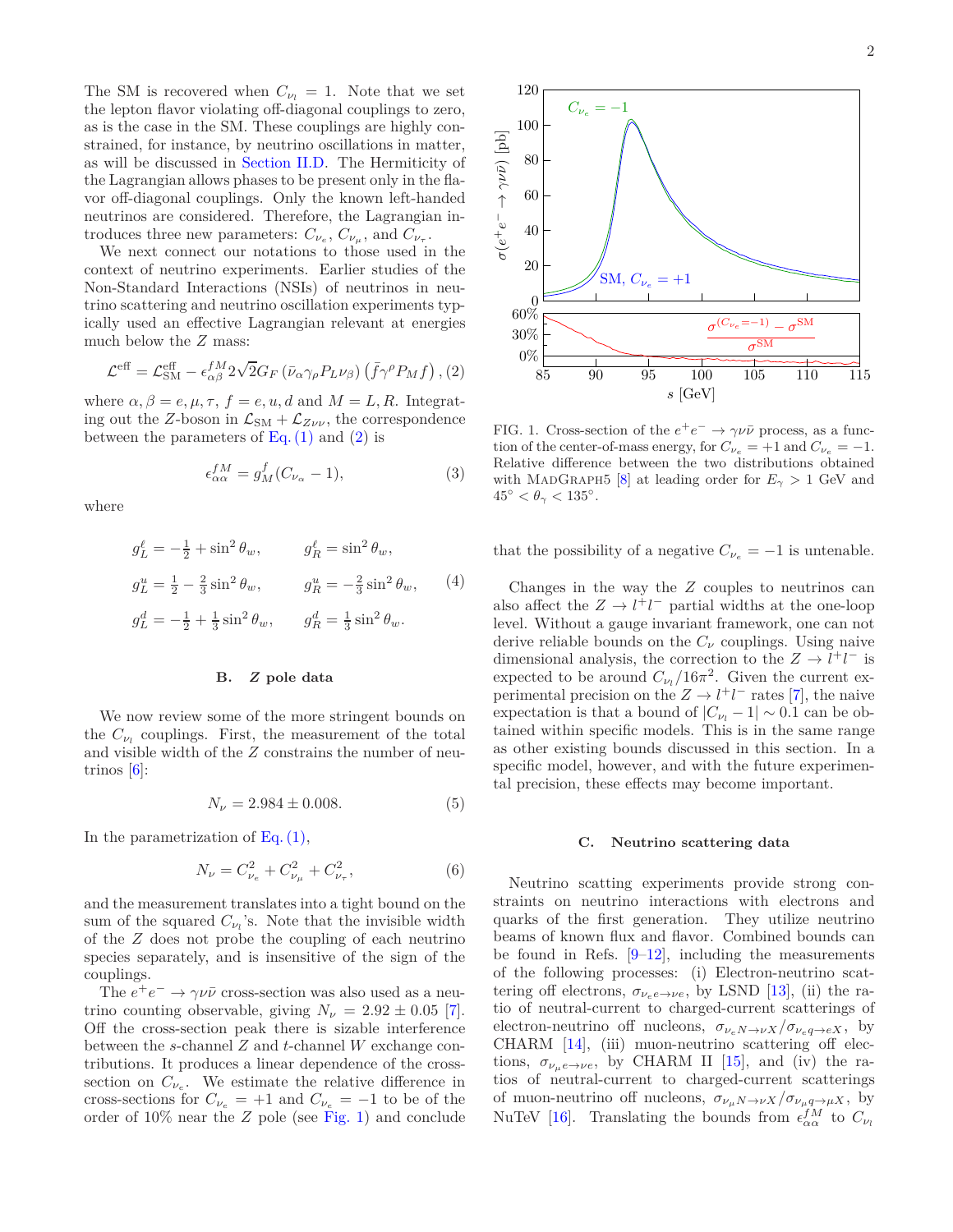gives

<span id="page-3-1"></span>
$$
0.72 < C_{\nu_e} < 1.32\,, \qquad 0.99 < |C_{\nu_\mu}| < 1.01\,, \tag{7}
$$

with no constraint on  $C_{\nu_{\tau}}$ . The interference between charged and neutral currents provides a handle on the sign of  $C_{\nu_e}$  and excludes, here again, a negative value.

Global fits of the electron-neutrino NSI parameters to scattering rate measurements were also performed in Refs. [\[17](#page-7-14)[–19\]](#page-7-15). Their inclusion of additional data from MUMU [\[20](#page-7-16)], Rovno [\[21](#page-7-17)], LAMPF [\[22\]](#page-7-18), Krasnoyarsk [\[23](#page-7-19)] and Texono [\[24\]](#page-7-20) resulted in tighter bound on *C<sup>ν</sup><sup>e</sup>* :

<span id="page-3-2"></span>
$$
0.94 < C_{\nu_e} < 1.07. \tag{8}
$$

Note that the constraints on NSI parameters in the above analyses derived from multi-dimensional fits for the  $\epsilon_{\alpha\alpha}^{fP}$ degrees of freedom. Each  $C_{ν<sub>l</sub>}$  represents only one degreeof-freedom in the  $\chi^2$ -distribution. We did not correct for this in Eq.  $(7)$  and  $(8)$  and consider these bounds as estimates to be compared with the prospects at future colliders.

#### <span id="page-3-0"></span>**D. Neutrino oscillations**

As discussed in Refs. [\[11,](#page-7-21) [25](#page-7-22)[–28\]](#page-8-0), both flavor-diagonal and flavor-changing NSI parameters are constrained by neutrino oscillation experiments. They can affect neutrino production, detection, and propagation through matter.

Atmospheric neutrinos are very sensitive to matter NSIs as they travel a long distance through the Earth. Since the Earth is made up of approximately equal number of protons, neutrons and electrons, the atmospheric neutrino oscillation experiments bound the quantity

$$
\epsilon_{\alpha\beta}^{\oplus} = \sum_{M} \left( 3\epsilon_{\alpha\beta}^{uM} + 3\epsilon_{\alpha\beta}^{dM} + \epsilon_{\alpha\beta}^{eM} \right) . \tag{9}
$$

Experimental studies of the matter NSIs with the Super-Kamiokande atmospheric neutrino data [\[29,](#page-8-1) [30\]](#page-8-2) result in

$$
\left| \epsilon_{\tau\tau}^{\oplus} - \epsilon_{\mu\mu}^{\oplus} \right| < 0.147 \,, \tag{10}
$$

where the analysis in Ref. [\[30\]](#page-8-2) assumed that neutrinos interact only with the *d*-quarks inside the Earth to fix the normalization [\[31\]](#page-8-3). Considering the complete Earth contribution, as given in Eq.  $(9)$ , and using Eq.  $(4)$ , the bound on  $C_{\nu_l}$  becomes

$$
\left|C_{\nu_{\tau}} - C_{\nu_{\mu}}\right| < 0.294\,,\tag{11}
$$

which is much weaker than the constraints on  $C_{\nu_l}$  discussed in [Section II.C.](#page-2-3)

In our study we do not consider flavor-changing NSI parameters, but briefly discuss the bounds from neutrino oscillations. Super-Kamiokande atmospheric neutrino data yields

$$
\epsilon_{\mu\tau}^{\oplus} < 0.033 \,, \tag{12}
$$

which was obtained with a normalization that assumes neutrinos interact only with *d*-quarks [\[29](#page-8-1), [30](#page-8-2)] inside the Earth. While earlier studies [\[32](#page-8-4)[–34\]](#page-8-5) demanded that reactor experiments bound the NSI parameters  $\epsilon_{e\mu}$  and  $\epsilon_{e\tau}$ , recent analysis [\[35](#page-8-6), [36](#page-8-7)] showed that Daya Bay experiment cannot constrain the flavor-changing NSI parameters because of their strong correlation with the reactor angle  $\theta_{13}$ . It can, however, bound  $|\epsilon_{ee}| < \mathcal{O}(10^{-2})$ , when the parameter is considered to be real, and a normalization error in the neutrino flux is taken into account. No bound can be put if an arbitrary phase is allowed. The accelerator neutrino experiments like K2K [\[37](#page-8-8)], MINOS [\[38](#page-8-9)[–43\]](#page-8-10), T2K  $[44]$ , OPERA  $[45-47]$  and NO<sub>*v*</sub>A  $[48]$  also bound the flavor-changing NSI parameter  $\epsilon_{e\tau}$ . Future neutrinofactory experiments could test the off-diagonal NSI parameters down to the 10<sup>-3</sup> level, whereas diagonal NSI parameter combinations such as ( $\epsilon_{ee} - \epsilon_{\tau\tau}$ ) and ( $\epsilon_{\mu\mu} - \epsilon_{\tau\tau}$ ) could only be tested down to  $10^{-1}$  and  $10^{-2}$ , respectively [\[49](#page-8-15)].

#### <span id="page-3-4"></span>**III. INTERFERENCE PATTERNS**

Before turning to the four-body decays of interest and their sensitivity to the  $C_{\nu_l}$  couplings, we detail the interference pattern of the simpler three-body  $Z \rightarrow W l \nu_l$ decays.

They receive three contributions, respectively proportional to the *Z* couplings to neutrinos, to charged leptons, and to the *W*-boson. The corresponding diagrams are shown in [Fig. 2.](#page-4-0) From the full analytical expressions given in the [Appendix,](#page-6-0) we obtain the tree-level SM branching fraction:

$$
\Gamma^{\text{SM}}(Z \to W l \nu_l) \simeq 1.99 \times 10^{-8} \text{ GeV} \tag{13}
$$

<span id="page-3-3"></span>for each lepton flavor. Given the total *Z*-boson width of 2*.*50 GeV, this corresponds to a branching ratio of the order of 10<sup>−</sup><sup>8</sup> . The rates for distinct lepton flavors differ by ratios of the charged lepton masses to the *Z*-boson mass, which we have neglected in this section.

To examine the pattern of interferences, we momentarily introduce rescaling parameters for the *Z* couplings to the charged leptons and *W*-boson,  $C_l$  and  $C_W$ , respectively. We assume that these parameters are real, as is the case for the  $C_{\nu_l}$ 's. The total decay rate is then:

<span id="page-3-5"></span>
$$
\frac{\Gamma(Z \to Wl\nu_l)}{10^{-8} \text{ GeV}} \simeq \left(\begin{array}{c} C_{\nu_l} \\ C_l \\ C_W \end{array}\right)^T \left(\begin{array}{ccc} 1.36 & -0.24 & -1.59 \\ -0.24 & 0.39 & -0.86 \\ -1.59 & -0.86 & 5.63 \end{array}\right) \left(\begin{array}{c} C_{\nu_l} \\ C_l \\ C_W \end{array}\right). \quad (14)
$$

Since we consider the *W* as a final-state particle, we have neglected its width here.

The coupling strengths of the *Z* to neutrinos, charged leptons, and *W* mainly determine the magnitude of each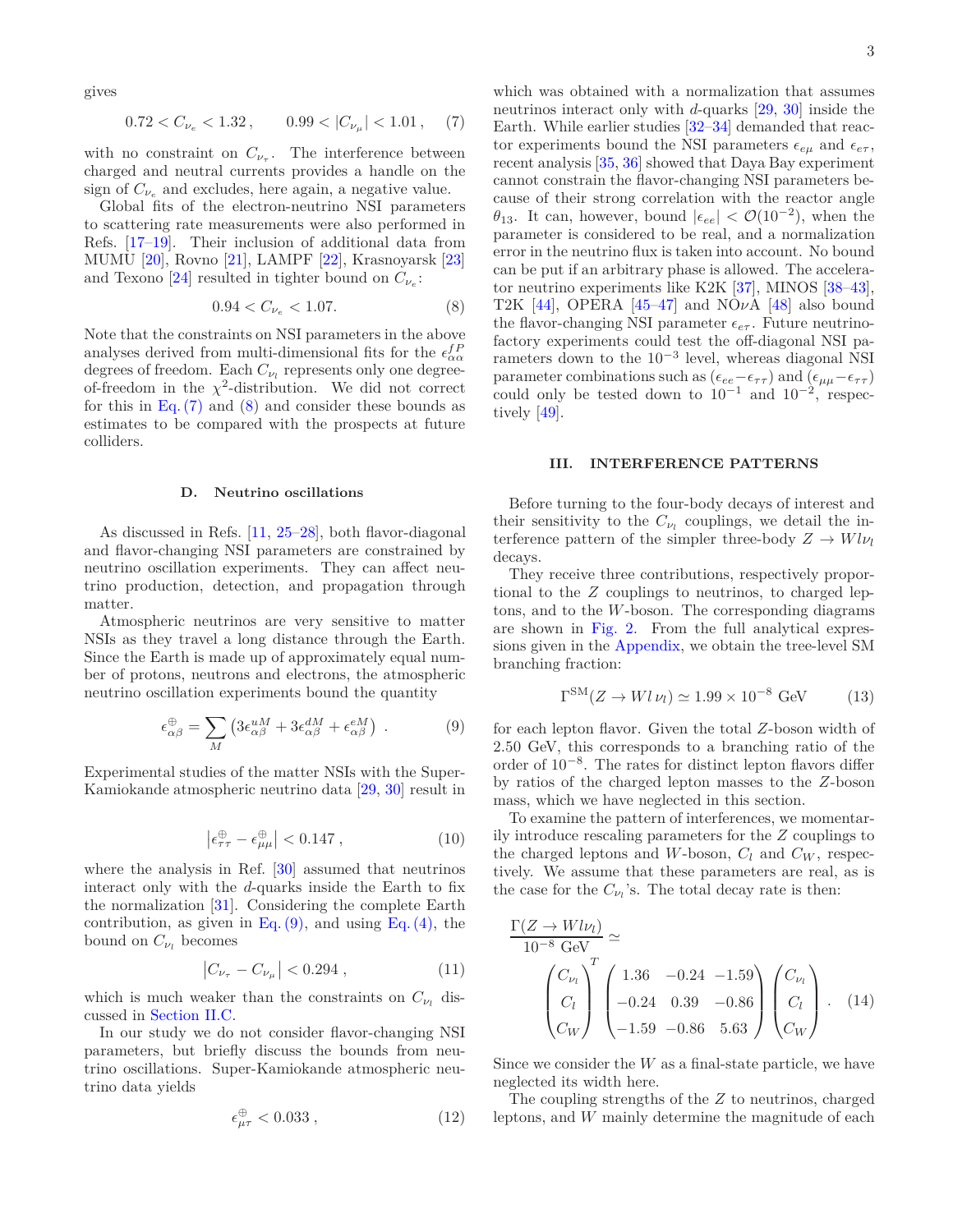

<span id="page-4-0"></span>FIG. 2. Tree-level diagrams contributing to  $Z \rightarrow W l \nu_l$  decays.

contribution taken in isolation. Remarkably, all their interferences are destructive and correct the decay rate by a factor of 3*.*7. Interferences linear in the coupling of the *Z* to neutrinos alone are responsible for a factor of 2*.*0. Flipping the sign of  $C_{\nu_l}$  would increase the partial decay rate by a factor of 4.7. The rate of the  $Z \rightarrow W l \nu_l$  decay has a high sensitivity to modifications of its magnitude and sign, for each flavor *l*, individually. Focusing on the neutrino couplings, fixing  $C_l = C_W = 1$ , the 3-body width is:

$$
\frac{\Gamma(Z \to W l \nu_l)}{10^{-8} \text{ GeV}} = 4.3 - 3.7 C_{\nu_l} + 1.4 C_{\nu_l}^2. \tag{15}
$$

### **IV. FOUR-BODY DECAYS**

In practice, the observable processes are four-body decays. They receive contributions from diagrams featuring an intermediate  $W l \nu_l$  state as well as new contributions that do not derive from the three-body process discussed in the previous section (see [Fig. 3\)](#page-4-1). Higher-order corrections could be important given the future experimental accuracy. In this first qualitative study, we only show leading-order results.

We focus on three different channels. In the semileptonic  $Z \rightarrow jjl \nu_l$  decay, the flavor of the neutrino is fixed by that of the lepton and the coupling of each neutrino to the *Z* can be probed separately. Among the four-body decays that are sensitive to the *Z* neutrino couplings, it also has the highest rate. The fully leptonic  $Z \rightarrow l \, l' \nu_l \nu_l$ decay involves two leptons of distinct flavors. In that case, interferences between diagrams where the *Z* couples to neutrinos of different flavors render the analysis more involved. On the other hand, in  $Z \rightarrow l l \nu \nu$ , with two leptons of the same flavor, all species of neutrinos can be produced irrespectively of the flavor of the charged leptons (see, e.g., the first diagram of [Fig. 3\)](#page-4-1). The presence of two couplings of the *Z* to neutrinos in the corresponding diagrams also introduces cubic and quartic *Cν<sup>l</sup>* dependences in the decay rate. However, there are no



<span id="page-4-1"></span>FIG. 3. Some contributions to the four-body  $Z \rightarrow jjl\nu_l$  and  $Z \rightarrow l \, l \nu \bar{\nu}$  decays that do not proceed through a  $W l \nu_l$  intermediate state.

interferences proportional to two different  $C_{\nu_i}$ 's in this third channel.

Using MADGRAPH5 [\[8](#page-7-7)], we extract the dependence of each decay rate on the  $C_{\nu_l}$  coefficients. These are given in Eqs. ( $A6-A8$ ) of the [Appendix.](#page-6-1) The  $\tau$  mass has been kept nonvanishing and marginally affects some of the numerical factors. Because of additional contributions to the four-body decays and of the small phase space available in the three-body decay (which requires an on-shell *W*), the rate of the four-body processes are much higher than what would have been obtained by using a narrowwidth approximation on the three-body decays. Fixing  $C_{\nu_l} = 1$ , the SM decay widths are

$$
\frac{\Gamma^{\text{SM}}(Z \to l l \nu \bar{\nu})}{10^{-8} \text{ GeV}} \simeq \begin{cases} 2.4 \text{ for } l = e, \mu \\ 2.3 \text{ for } l = \tau \end{cases}
$$

$$
\frac{\Gamma^{\text{SM}}(Z \to l \nu_l j j)}{10^{-8} \text{ GeV}} \simeq \begin{cases} 6.5 \text{ for } l = e, \mu \\ 6.3 \text{ for } l = \tau \end{cases}
$$

$$
\frac{\Gamma^{\text{SM}}(Z \to l l' \nu_l \nu_{l'})}{10^{-8} \text{ GeV}} \simeq \begin{cases} 1.5 \text{ for } l = e, & l' = \mu \\ 1.4 \text{ for } l = e, \mu, & l' = \tau \end{cases}
$$

for each lepton charge assignment.

The  $Z \rightarrow jj l \nu_l$  process has the highest rate and the simplest dependence in the  $C_{\nu_l}$  couplings. When  $C_{\nu_l}$  = −1, the destructive interferences discussed in [Section III](#page-3-4) causes a dramatic increase of the width by a factor of 4.1 (to  $27 \times 10^{-8}$  GeV for  $l = e, \mu$ , and  $26 \times 10^{-8}$  GeV for  $l = \tau$ ). The changes induced by positive  $C_{\nu_l}$ 's in differential distributions of  $Z \rightarrow jj \ell \nu_l$  are moderate (see [Fig. 4\)](#page-5-0). An increased sensitivity could be obtained by selecting dijet invariant masses in the [15*,* 75] GeV interval (see [Fig. 5\)](#page-5-1). Regions of the phase space with enhanced sensitivities could also be studied and exploited in the channels involving two final-state charged leptons.

In the  $C_{\nu_e} - C_{\nu_\tau}$  plane of [Fig. 6,](#page-6-2) we display the lines along which several relevant partial decay widths take their SM values. The muon-neutrino coupling to the *Z* has been fixed to its standard-model value  $C_{\nu_{\mu}}^{\rm SM} = 1$ . The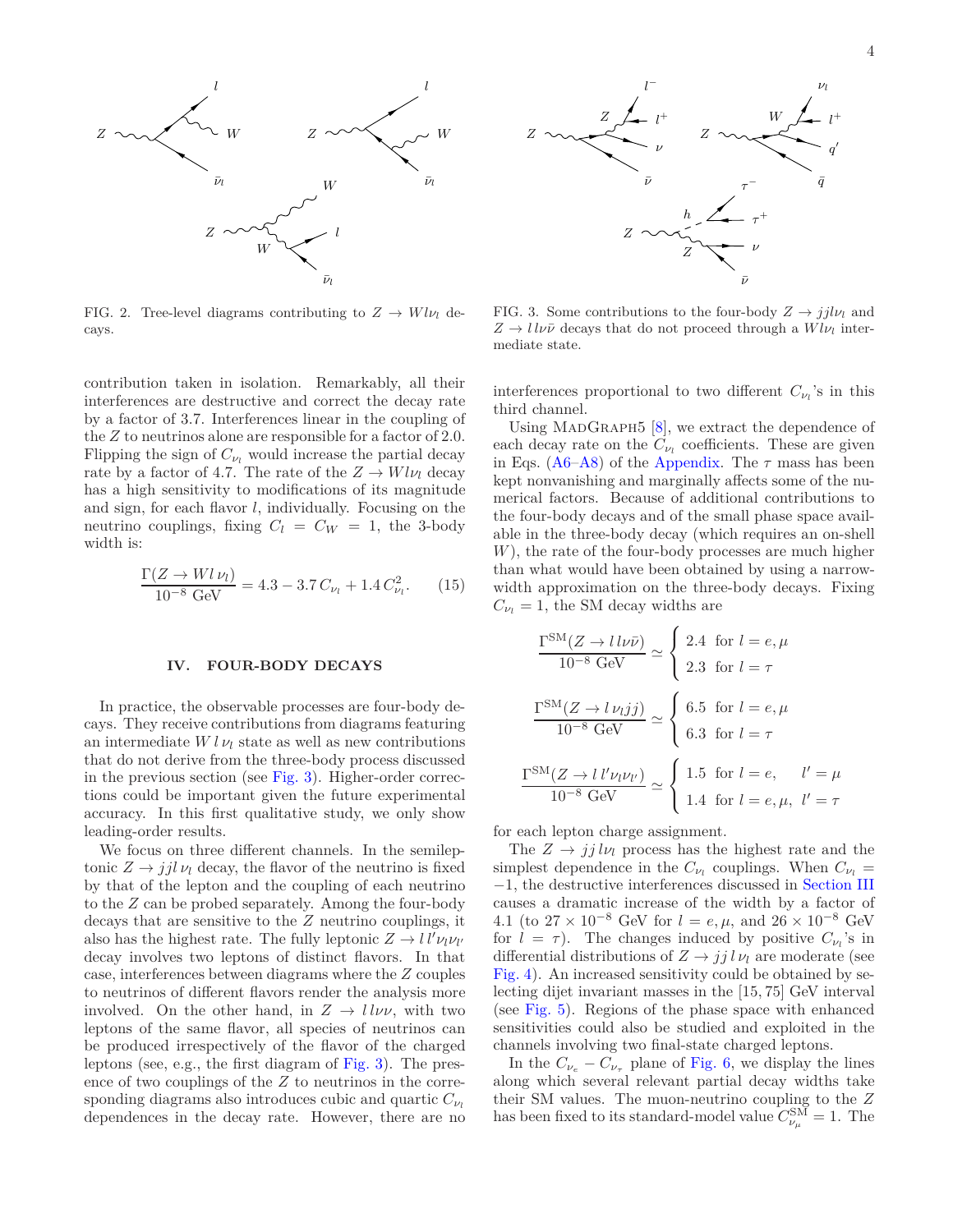

<span id="page-5-0"></span>FIG. 4. The effect of positive  $C_{\nu_l}$  variations on some differential distributions in  $Z \to jjl\nu_l$ . The dijet invariant mass, angle between the dijet system and charged lepton, and angle between the two jets are displayed.

bands around each line assume 2% uncertainties on the rate measurements, a precision that should be achieved at future colliders. The current bound on  $\sum_l C_{\nu_l}^2$  from the total *Z*-boson width is also displayed. It should be noted that  $Z \rightarrow \mu\mu\nu\nu$  has a strong dependence on  $C_{\nu_\mu}$ and the band is expected to get broadened when allowing  $C_{\nu_{\mu}}$  to vary within its allowed range. A combination of several channels would bring the constrains on the  $C_{\nu_e}$ and  $C_{\nu_{\tau}}$  couplings down to the percent level at which the magnitude of  $C_{\nu_{\mu}}$  is currently known. A negative value for the latter could be unambiguously excluded. Only a tiny volume of the full  $C_{\nu_e} - C_{\nu_\tau} - C_{\nu_\mu}$  parameter space would remain allowed if no deviation is observed.

#### **V. CONCLUSIONS**

We have demonstrated the high and differentiated sensitivities of certain four-body decays of the *Z* to its couplings to each flavor of neutrino. They are sourced by large destructive interferences. While, in our study, we concentrated on the coupling of the *Z* to neutrinos, deviations from the SM could also occur in several other couplings that enter the decays discussed. So, we emphasize that non-standard interactions should be probed in several independent ways. We expect that future circular colliders running at the *Z* peak will measure the suggested decays at the one-percent level. Future neutrino scattering and oscillation experiments will also further probe the low-energy limit of interactions that depend on the same couplings of the *Z* to neutrinos. It is the combination of these experiments that will give the strongest probing power and ensure the robustness of the obtained limits.

There are several possible outcomes to such a program. These experiments may agree with SM predictions, and set stronger bounds on the deviations of the couplings from their SM values. Alternatively, some deviations might be established. In that case, a combination of experiments should be used to identify unambiguously their origin. We can imagine a situation in which neutrino oscillation observations deviate from the SM expectations



<span id="page-5-1"></span>FIG. 5. Improvement obtained in the sensitivity to positive  $C_{\nu_e}$  when a  $m_{jj} \in [15, 75]$  GeV cut is imposed on the dijet invariant mass of the  $Z \rightarrow jj e \nu_e$  decay. Similar results are expected for  $Z \to \mu \nu_{\mu} j j$  and  $Z \to \tau \nu_{\tau} j j$ .

while *Z* decays rates agree with them. That could be an indication of a new heavy mediator of neutrino interactions. Another possible scenario could be that of a deviation only found in the four-body decay of the *Z* involving two charged leptons of identical flavor, but neither in that featuring jets, nor in that involving charged leptons of different flavors. Such an outcome could be explained by a new source of a triple-*Z* vertex.

# **Acknowledgments**

We thank Jakub Scholtz for useful discussions. EK thanks Josh Ruderman for initial discussion on this project. The work of GD was supported in part by the FNRS, Belgium and by the Belgian American Education Foundation, USA. The work of YG and EK is supported in part by the U.S. National Science Foundation through grant PHY-1316222 and by a grant from the BSF. MK is supported by the DFG Graduate School Symmetry Breaking in Fundamental Interactions (GRK 1581) and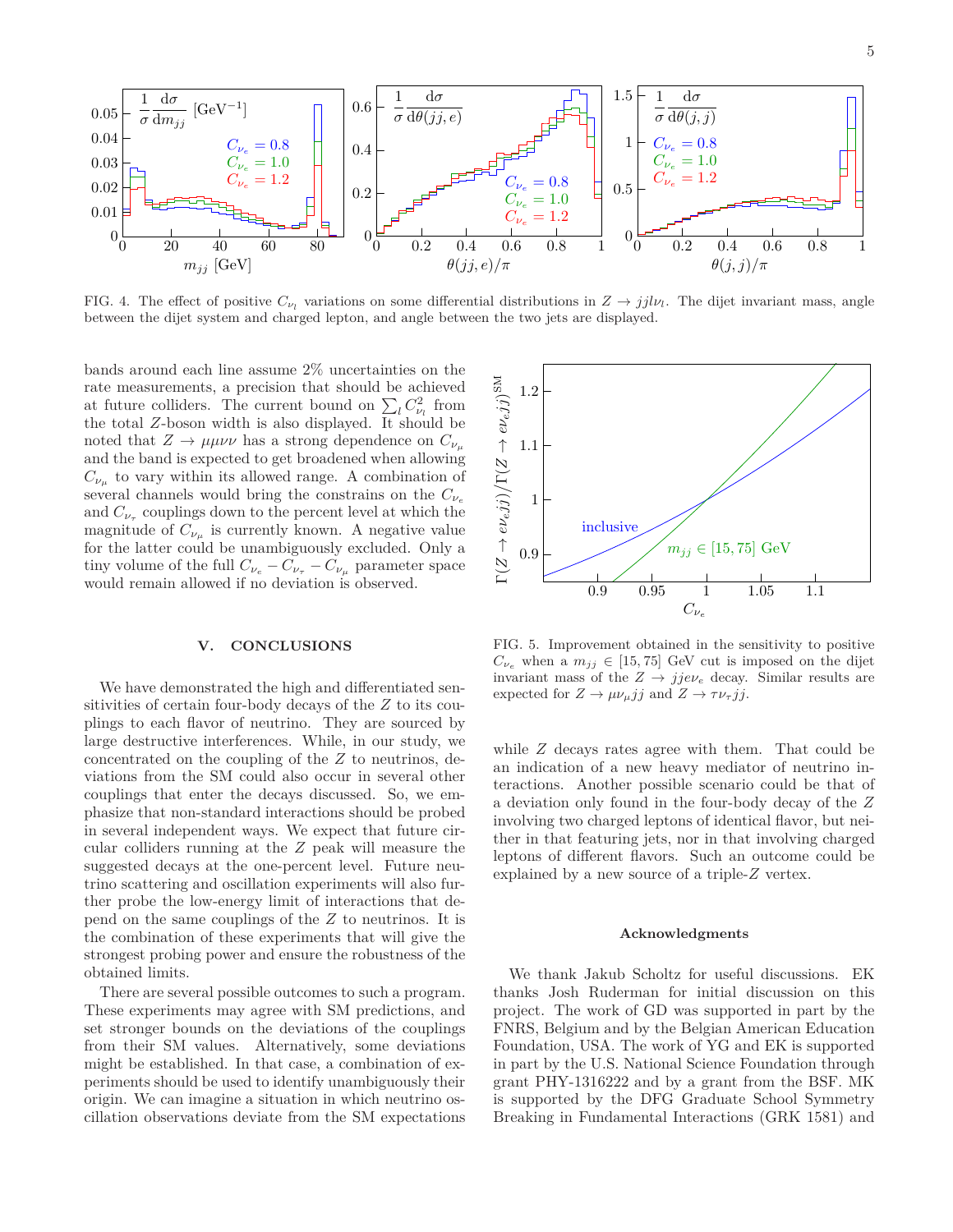

<span id="page-6-2"></span>FIG. 6. Bounds on  $C_{\nu_e}$  and  $C_{\nu_\tau}$  from all the relevant decay channels at listed in Eqs. [\(A6–A8\)](#page-7-23), with  $C_{\nu_{\mu}} = C_{\nu_l}^{\text{SM}} = 1$ , assuming 2% uncertainty in the rate measurement.

is particularly grateful for having had the opportunity to engage in this collaboration, enabled by the European Research Council (ERC) under the Advanced Grant EFT4LHC. SR would like to thank the Department of Science and Technology (DST), Government of India for supporting the visit through the INSA-INSPIRE Faculty Fellowship.

#### **Appendix A: Analytical and numerical results**

#### <span id="page-6-0"></span>**1.** Analytical results for  $Z \to W l \nu$

The amplitude for the decay  $Z \to W l \nu$  is obtained from evaluating the diagrams shown in [Fig. 2.](#page-4-0) We assign the momenta  $k^{\mu}$ ,  $p^{\mu}$  and  $q^{\mu}$  to the final state *W*, lepton and neutrino respectively. Allowing for modifications of the SM couplings, the amplitude can be written as:

$$
i{\cal A}_{Z\to Wl\nu} =- i\bar{u}(p) \left[ \Delta_\nu^Z A_1^{\mu\nu} + \Delta_l^Z A_2^{\mu\nu} + \Delta_W^Z A_3^{\mu\nu} \right] P_L v(q) \varepsilon_\mu^Z \varepsilon_\nu^{W*} ,
$$

with:

$$
A_1^{\mu\nu} = \frac{g^2}{\sqrt{2}c_W} (g_V^{\nu} + g_A^{\nu}) \gamma^{\nu} \frac{\rlap/v}{(p+k)^2} \gamma^{\mu},
$$
  
\n
$$
A_2^{\mu\nu} = -\frac{g^2}{\sqrt{2}c_W} (g_V^{\nu} + g_A^{\nu}) \gamma^{\mu} \frac{\rlap/v}{(k+q)^2} \gamma^{\nu},
$$
  
\n
$$
A_3^{\mu\nu} = \frac{g^2 c_W}{\sqrt{2}} \frac{V^{\mu\nu\rho} (p+k+q, k, p+q)}{(p+q)^2 - m_W^2 - i \Gamma_W m_W} \gamma_\rho,
$$
\n(A1)

where

$$
V^{\mu\nu\rho}(P, p_-, p_+) = g^{\mu\nu}(P + p_-)^{\rho}
$$
  
-  $g^{\mu\rho}(p_+ + P)^{\nu} + g^{\nu\rho}(p_+ - p_-)^{\mu}$ . (A2)

Here  $m_W = 80.385 \,\text{GeV}$  is the *W*-boson mass,  $\Gamma_W =$ 2.085 GeV the *W*-boson full width and  $c_W = 0.8768$  is the cosine of the electroweak mixing angle. We extract the electroweak coupling *g* from  $g^2 = 8G_F m_W^2 / \sqrt{2}$ , where  $G_F = 1.1663787 \cdot 10^{-5} \,\text{GeV}^{-2}$  is Fermi's constant [\[7\]](#page-7-6). We neglect the charged lepton mass throughout this discussion. When the functions  $A_k^{\mu\nu}$  are written in terms of the invariant masses

$$
m_{Wl}^2 = (p + k)^2, \qquad m_{l\nu}^2 = (p + q)^2, \qquad \text{(A3)}
$$

the matrix appearing in Eq.  $(14)$  is defined by:

$$
M_{ij} = \frac{1}{64(2\pi)^3 m_Z^3} \int_{m_W^2}^{m_Z^2} dm_{Wl}^2 \int_0^{\hat{m}_{l\nu}^2} dm_{l\nu}^2 \left\{ \text{tr} \left[ \left( A_i^{\mu\nu} \right)^{\dagger} \rlap/p A_j^{\rho\sigma} \rlap/q \right] \left( \frac{1}{3} \mathcal{P}_{\mu\rho}^Z(p+k+q) \mathcal{P}_{\nu\sigma}^W(k) \right) \right\} \quad (A4)
$$

where  $\mathcal{P}_{\mu\nu}^{X}(k) = -g_{\mu\nu} + k_{\mu}k_{\nu}/m_{X}^{2}$  is the transverse projector for a gauge boson *X* with momentum *k* and mass  $m_X$ ,  $m_Z$  = 91.19876 GeV is the *Z*-boson mass and the upper integration boundary of the phase space integral is given by:

$$
\hat{m}_{l\nu}^2 = \frac{(m_{Wl}^2 - m_W^2)(m_Z^2 - m_{Wl}^2)}{m_{Wl}^2}.
$$
 (A5)

Performing this integration numerically, and setting the width of the *W* to zero, leads us to the numbers shown in [Eq. \(14\).](#page-3-5)

# <span id="page-6-1"></span>**2. Numerical results for four-body** *Z***-decays**

Here we present the numerical results of the four body decays discuss in the main text.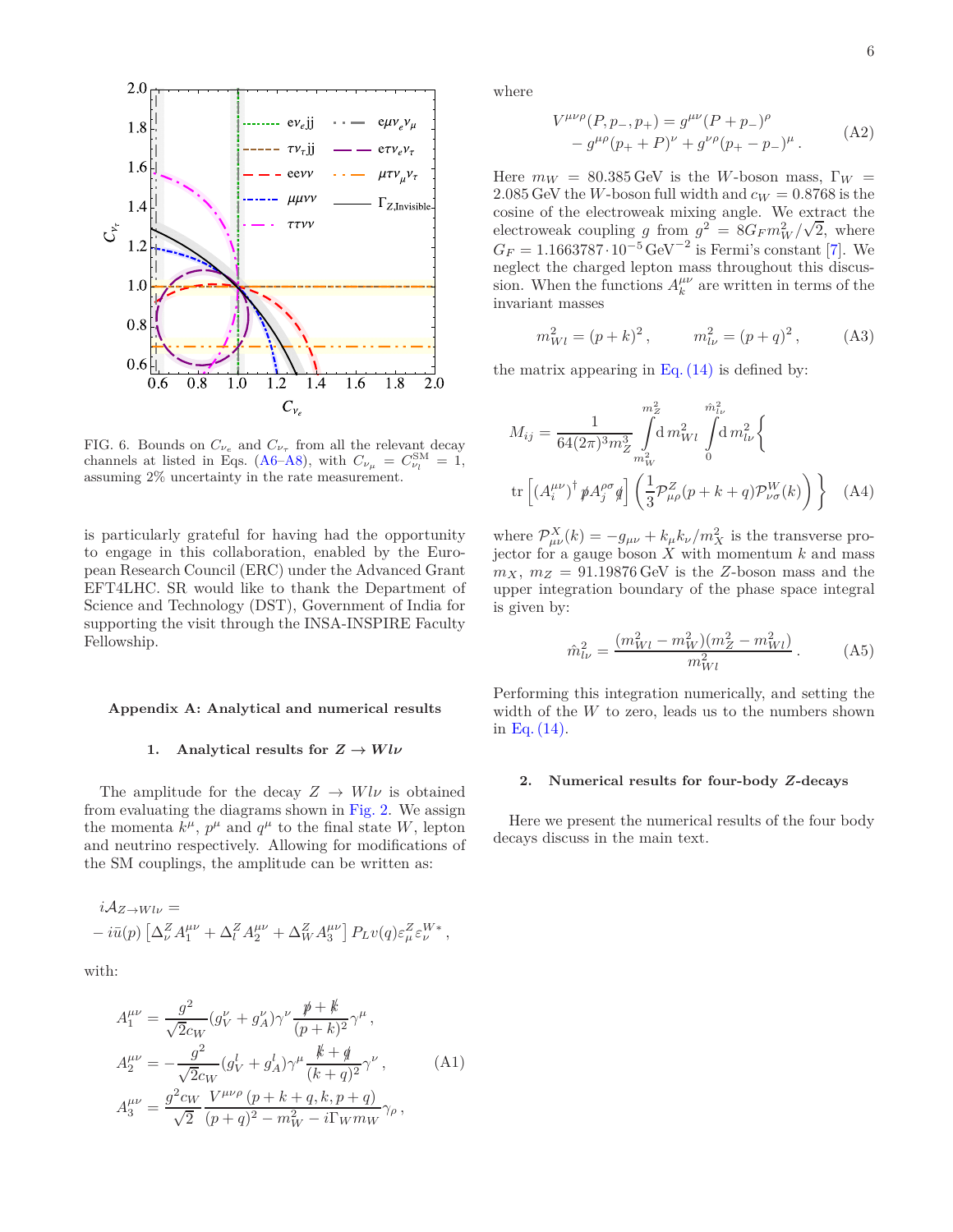<span id="page-7-23"></span>
$$
\frac{\Gamma(Z \to l l \nu \bar{\nu})}{10^{-8} \text{ GeV}} \simeq \begin{cases} 2.8 - 4.3 C_{\nu_l} + 3.2 C_{\nu_l}^2 - 1.3 C_{\nu_l}^3 + \sum_{\alpha = e, \mu, \tau} (0.077 C_{\nu_\alpha}^2 + 0.27 C_{\nu_\alpha}^3 + 0.33 C_{\nu_\alpha}^4) & \text{for } l = e, \mu \ 2.7 - 4.0 C_{\nu_l} + 3.0 C_{\nu_l}^2 - 1.4 C_{\nu_l}^3 + \sum_{\alpha = e, \mu, \tau} (0.076 C_{\nu_\alpha}^2 + 0.26 C_{\nu_\alpha}^3 + 0.31 C_{\nu_\alpha}^4) & \text{for } l = \tau \end{cases} (A6)
$$
\n
$$
\frac{\Gamma(Z \to j j l \nu_l)}{10^{-8} \text{ GeV}} \simeq \begin{cases} 8.2 - 10 C_{\nu_l} + 8.7 C_{\nu_l}^2 & \text{for } l = e, \mu \ 8.1 - 9.9 C_{\nu_l} + 8.0 C_{\nu_l}^2 & \text{for } l = \tau \end{cases} (A7)
$$
\n
$$
\frac{\Gamma(Z \to l l' \nu_l \nu_l)}{10^{-8} \text{ GeV}} \simeq \begin{cases} 2.8 - 2.3 (C_{\nu_l} + C_{\nu_{l'}}) - 0.085 C_{\nu_l} C_{\nu_{l'}} + 1.5 (C_{\nu_l}^2 + C_{\nu_{l'}}^2) & \text{for } l = e, \quad l' = \mu \ 2.7 - 2.4 C_{\nu_l} - 2.3 C_{\nu_{l'}} - 0.080 C_{\nu_l} C_{\nu_{l'}} + 1.5 C_{\nu_l}^2 + 1.4 C_{\nu_l}^2 & \text{for } l = e, \mu, \quad l' = \tau \end{cases} (A8)
$$

- <span id="page-7-0"></span>[1] F. Zimmermann, M. Benedikt, D. Schulte, and J. Wenninger, *Challenges for Highest Energy Circular Colliders*, in *Proceedings, 5th International Particle Accelerator Conference (IPAC 2014)* (2014) p. MOXAA01.
- <span id="page-7-1"></span>[2] O. Adriani *et al.* (L3), *Search for isosinglet neutral heavy leptons in Z* 0 *decays*, [Phys. Lett.](http://dx.doi.org/10.1016/0370-2693(92)91579-X) **B295** (1992) 371.
- <span id="page-7-2"></span>[3] P. Abreu *et al.* (DELPHI), *Search for neutral heavy leptons produced in Z decays*, Z. Phys. **C74** [\(1997\) 57,](http://dx.doi.org/10.1007/s002880050370) [Erratum: Z. Phys.C75,580(1997)].
- <span id="page-7-3"></span>[4] A. Blondel, E. Graverini, N. Serra, and M. Shaposhnikov (FCC-ee study Team), *Search for Heavy Right Handed Neutrinos at the FCC-ee*, (2014), arXiv:1411.5230 [hep-  $-ex$ ].
- <span id="page-7-4"></span>[5] S. Antusch and O. Fischer, *Testing sterile neutrino extensions of the Standard Model at future lepton colliders*, JHEP **05** [\(2015\) 053,](http://dx.doi.org/10.1007/JHEP05(2015)053) [arXiv:1502.05915 \[hep-ph\].](http://arxiv.org/abs/1502.05915)
- <span id="page-7-5"></span>[6] S. Schael *et al.*, *Precision electroweak measurements on the Z resonance*, [Phys. Rept.](http://dx.doi.org/10.1016/j.physrep.2005.12.006) **427** (2006) 257, [arXiv:hep-ex/0509008.](http://arxiv.org/abs/hep-ex/0509008)
- <span id="page-7-6"></span>[7] K. A. Olive *et al.* (Particle Data Group), *Review of Particle Physics*, Chin. Phys. **C38** [\(2014\) 090001.](http://dx.doi.org/10.1088/1674-1137/38/9/090001)
- <span id="page-7-7"></span>[8] J. Alwall, R. Frederix, S. Frixione, V. Hirschi, F. Maltoni, O. Mattelaer, H. S. Shao, T. Stelzer, P. Torrielli, and M. Zaro, *The automated computation of tree-level and next-to-leading order differential cross sections, and their matching to parton shower simulations*, JHEP **07** (2014) 079, [arXiv:1405.0301 \[hep-ph\].](http://arxiv.org/abs/1405.0301)
- <span id="page-7-8"></span>[9] V. D. Barger, R. J. N. Phillips, and K. Whisnant, *Solar neutrino solutions with matter enhanced flavor changing neutral current scattering*, Phys. Rev. **D44** [\(1991\) 1629.](http://dx.doi.org/10.1103/PhysRevD.44.1629)
- [10] Z. Berezhiani and A. Rossi, *Limits on the nonstandard interactions of neutrinos from e+ e- colliders*, Phys. Lett. **B535** (2002) 207, [arXiv:hep-ph/0111137.](http://arxiv.org/abs/hep-ph/0111137)
- <span id="page-7-21"></span>[11] S. Davidson, C. Pena-Garay, N. Rius, and A. Santamaria, *Present and future bounds on nonstandard neutrino interactions*, JHEP **03** [\(2003\) 011,](http://dx.doi.org/ 10.1088/1126-6708/2003/03/011) [arXiv:hep-ph/0302093.](http://arxiv.org/abs/hep-ph/0302093)
- <span id="page-7-9"></span>[12] F. J. Escrihuela, M. Tortola, J. W. F. Valle, and O. G. Miranda, *Global constraints on muon-neutrino nonstandard interactions*, Phys. Rev. **D83** [\(2011\) 093002,](http://dx.doi.org/10.1103/PhysRevD.83.093002) [arXiv:1103.1366 \[hep-ph\].](http://arxiv.org/abs/1103.1366)
- <span id="page-7-10"></span>[13] L. B. Auerbach *et al.* (LSND), *Measurement of electron - neutrino - electron elastic scattering*, Phys. Rev. **D63** (2001) 112001, [arXiv:hep-ex/0101039.](http://arxiv.org/abs/hep-ex/0101039)
- <span id="page-7-11"></span>[14] J. Dorenbosch *et al.* (CHARM), *Experimental Verification of the Universality of*  $\nu_e$  *and*  $\nu_\mu$  *Coupling to the Neu-*

*tral Weak Current*, [Phys. Lett.](http://dx.doi.org/10.1016/0370-2693(86)90315-1) **B180** (1986) 303.

- <span id="page-7-12"></span>[15] P. Vilain *et al.* (CHARM-II), *Precision measurement of electroweak parameters from the scattering of muonneutrinos on electrons*, [Phys. Lett.](http://dx.doi.org/10.1016/0370-2693(94)91421-4) **B335** (1994) 246.
- <span id="page-7-13"></span>[16] G. P. Zeller *et al.* (NuTeV), *A Precise determination of electroweak parameters in neutrino nucleon scattering*, [Phys. Rev. Lett.](http://dx.doi.org/ 10.1103/PhysRevLett.88.091802) **88** (2002) 091802, [Erratum: Phys. Rev. Lett.90,239902(2003)], [arXiv:hep-ex/0110059.](http://arxiv.org/abs/hep-ex/0110059)
- <span id="page-7-14"></span>[17] J. Barranco, O. G. Miranda, C. A. Moura, and J. W. F. Valle, *Constraining non-standard interactions in nu(e) e or anti-nu(e) e scattering*, Phys. Rev. **D73** (2006) 113001, [arXiv:hep-ph/0512195.](http://arxiv.org/abs/hep-ph/0512195)
- [18] J. Barranco, O. G. Miranda, C. A. Moura, and J. W. F. Valle, *Constraining non-standard neutrino-electron interactions*, Phys. Rev. **D77** [\(2008\) 093014,](http://dx.doi.org/ 10.1103/PhysRevD.77.093014) arXiv:0711.0698 [hep-ph].
- <span id="page-7-15"></span>[19] D. V. Forero and M. M. Guzzo, *Constraining nonstandard neutrino interactions with electrons*, Phys. Rev. **D84** (2011) 013002.
- <span id="page-7-16"></span>[20] Z. Daraktchieva *et al.* (MUNU), *Limits on the neutrino magnetic moment from the MUNU experiment*, Phys. Lett. **B564** (2003) 190, [arXiv:hep-ex/0304011.](http://arxiv.org/abs/hep-ex/0304011)
- <span id="page-7-17"></span>[21] A. V. Derbin, L. A. Popeko, A. V. Chernyi, and G. A. Shishkina, *New Experiment on Elastic Scattering of Reactor Neutrinos by Electrons*, JETP Lett. **43** (1986) 206, [Pisma Zh. Eksp. Teor. Fiz.43,164(1986)].
- <span id="page-7-18"></span>[22] R. C. Allen *et al.*, *Study of electron-neutrino electron elastic scattering at LAMPF*, [Phys. Rev.](http://dx.doi.org/10.1103/PhysRevD.47.11) **D47** (1993) 11.
- <span id="page-7-19"></span>[23] G. S. Vidyakin, V. N. Vyrodov, I. I. Gurevich, Yu. V. Kozlov, V. P. Martemyanov, S. V. Sukhotin, V. G. Tarasenkov, E. V. Turbin, and S. K. Khakhimov, *Limitations on the magnetic moment and charge radius of the electron-anti-neutrino*, JETP Lett. **55** (1992) 206, [Pisma Zh. Eksp. Teor. Fiz.55,212(1992)].
- <span id="page-7-20"></span>[24] M. Deniz *et al.* (TEXONO), *Measurement of Nu(e)-bar -Electron Scattering Cross-Section with a CsI(Tl) Scintillating Crystal Array at the Kuo-Sheng Nuclear Power Reactor*, Phys. Rev. **D81** [\(2010\) 072001,](http://dx.doi.org/ 10.1103/PhysRevD.81.072001) arXiv:0911.1597 [hep-ex].
- <span id="page-7-22"></span>[25] A. Bolanos, O. G. Miranda, A. Palazzo, M. A. Tortola, and J. W. F. Valle, *Probing non-standard neutrinoelectron interactions with solar and reactor neutrinos*, Phys. Rev. **D79** [\(2009\) 113012,](http://dx.doi.org/ 10.1103/PhysRevD.79.113012) arXiv:0812.4417 [hep- -ph].